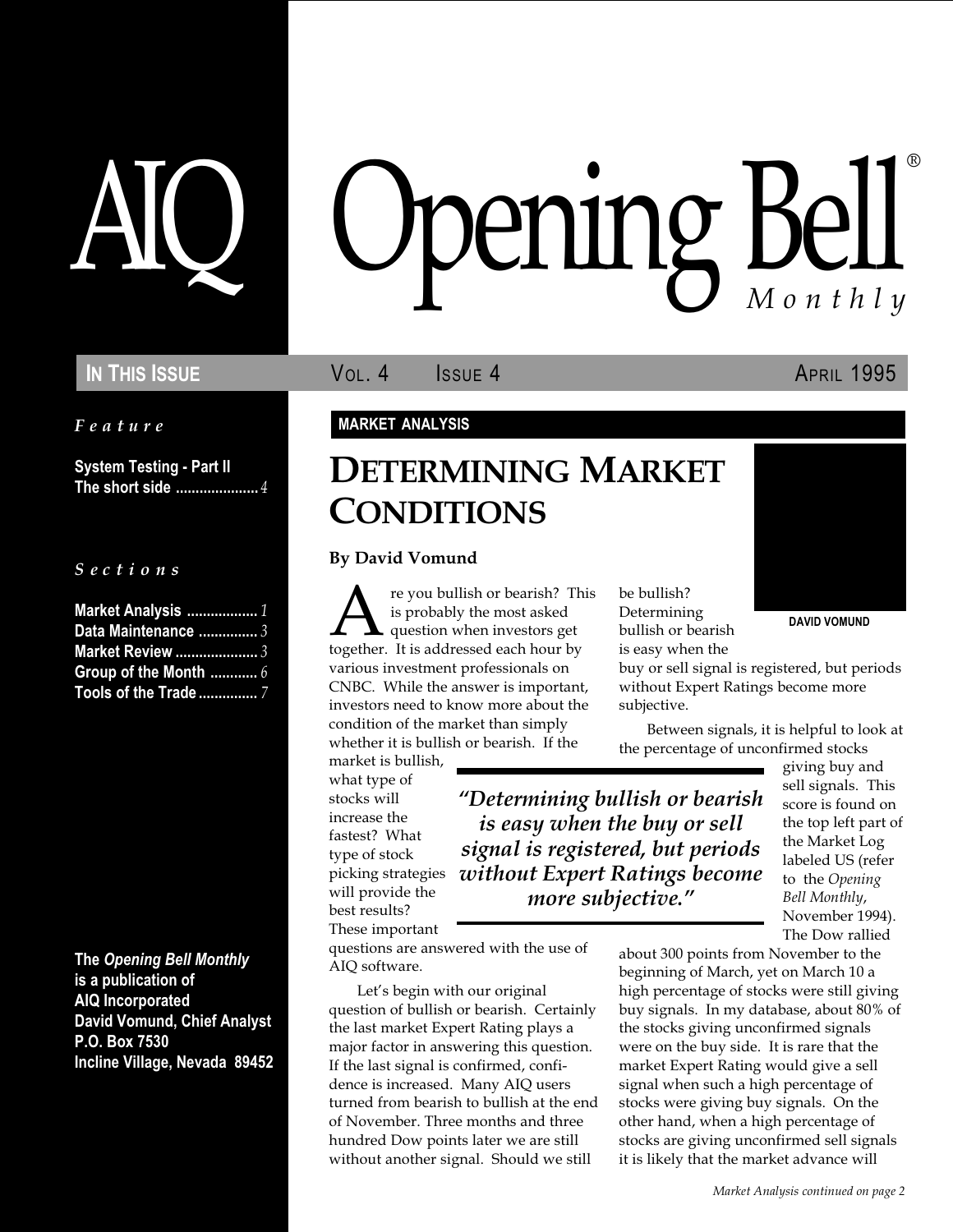### AIQ Opening Bell

#### MARKET ANALYSIS continued ...



lose some steam and a market Expert Rating sell signal will soon occur.

The market Expert Rating and the percentage of stocks giving unconfirmed signals is helpful in determining bullishness or bearishness but we would like to know what type of stocks, large or small companies, will move the most. People often think AIQ's market Expert Rating is a buy or sell signal for just the Dow. Not so. The buy and sell signals are for the "market." That means large and small

Opening Bell Monthly G.R. Barbor, Editor P.O. Box 7530 Incline Village, NV 89452

AIQ Opening Bell Monthly does not intend to make trading recommendations, nor do we publish, keep or claim any track records. It is designed as a serious tool to aid investors in their trading decisions through the use of AIQ software and an increased familiarity with technical indicators and trading strategies. AIQ reserves the right to use or edit submissions.

For subscription information, phone 1-800-332-2999 or 1-702-831-2999.

© 1993-1995, AIQ Incorporated

company stocks alike. During market advances, one type of stock classification will outperform the other but it is rare for large company stocks to have a significant rally while small company stocks fall. The key is to know whether large or small company stocks will outperform. The Relative Strength indicator is a nice tool to help in this regard.

**Figure 1** is a chart of the Russell 2000, which is an index of small company stocks. The displayed indicator is the Relative Strength of the Russell 2000 versus the Standard & Poor's 500 index. During periods when **PLEASE SEND CORRESPONDENCE TO:**  $\cos^2 500$  index. During periods when  $\cos^2 60$  find Twentieth Century Growth

the fast line is rising and is above its signal line, the Russell 2000 index is outperforming the S&P 500 (i.e. small company stocks are outperforming large company stocks). We see that the Relative Strength of the Russell 2000 versus the S&P 500 is currently falling and has been for most of this year. This year's action has been mostly in the large-cap arena.

The Relative Strength graph in Figure 1 is in the weekly format, which gives a longer term picture and fewer whipsaws. Shorter term traders will want to use the daily chart format.

Our last question in determining market conditions is what style of investing is in favor. We'll classify stock picking strategies into two categories - growth investing and value investing. Growth investors typically buy stocks with strong earnings growth. These stocks are typically in strong uptrends and are closer to their highs than to their lows. Value investors purchase stocks that have been beaten up but still have good fundamentals. In technical terms, this means that value investors usually try to buy stocks that are near their lows and are oversold.

To see which type of strategy is in favor, we once again use the Relative Strength indicator. Figure 2 is a chart

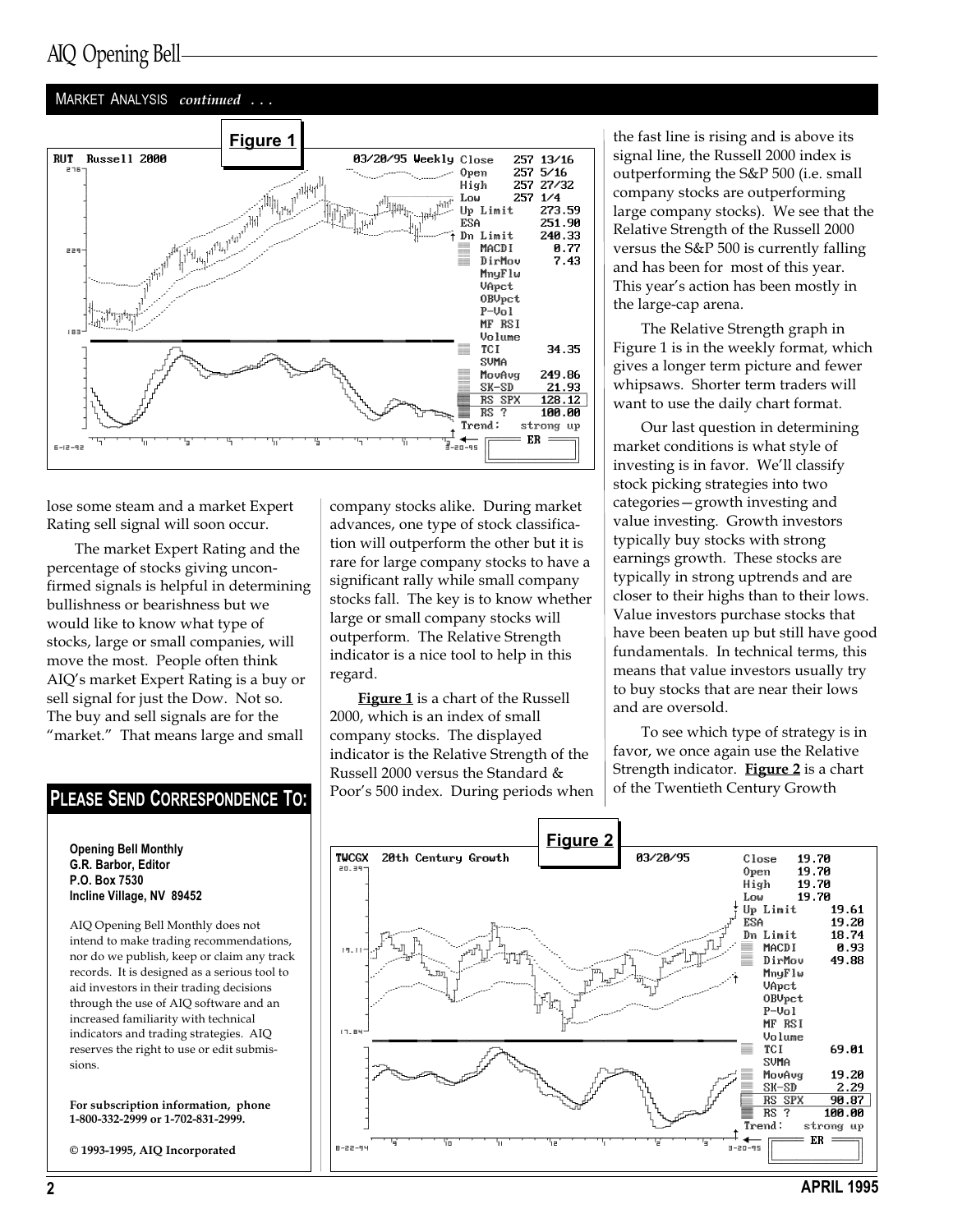#### MARKET ANALYSIS continued ...

mutual fund, a fund synonymous with the growth stock investing strategy. The Relative Strength indicator is once again being compared to the S&P 500 index. We see that recently the growth stock investing strategy has been in favor as the Relative Strength line is rising. Determining when growth investing is in favor is new to my trading process. It is likely that there will be refinements to this analysis but it appears to be a good method of determining when a growth model is most appropriate.

Most people are content with knowing if the market is bullish or bearish. We now see that it is important to explore the market conditions in greater detail. In 1994, there were

bullish and bearish time periods but large company stocks were in favor for much of the year. That hasn't changed in 1995, although growth investing has recently become the method of stock selection with the greatest profit potential. This knowledge allows us to tailor our investment approach to fit the conditions of the market.  $\blacksquare$ 

David Vomund is publisher of two advisories for stock and sector fund investing available by mail or fax. For a free sample of the advisories, phone 702- 831-1544.

#### STOCK DATA MAINTENANCE

#### The following table shows past and future stock splits and large dividends:

| Stock                 | Ticker      | Split/Div. | Date     |
|-----------------------|-------------|------------|----------|
| Netmanage Inc.        | <b>NETM</b> | 2:1        | 04/04/95 |
| <b>ILG</b> Industries | <b>ILGI</b> | 2:1        | 04/04/95 |
| Esmor Correctional    | <b>ESMR</b> | 5:4        | 04/05/95 |
| Hewlett Packard       | <b>HWP</b>  | 2:1        | 04/14/95 |
| Thermo Elect.         | TMO         | 3:2        | 04/17/95 |
| <b>Tootsie Roll</b>   | TR.         | 3%         | 04/24/95 |
| Tennant Co            | <b>TANT</b> | 2:1        | 04/27/95 |

#### Trading Suspended:

Caesars World (CAW) American Medical Holdings (AMI) SCIMED Life Systems (SMLS) Lockheed Corp (LK) Martin Marietta Corp (ML)

#### Name/Ticker Symbol Changes:

Sonoco Products (SONO) to Sonoco Products (SON) Saatchi & Saatchi (SAA) to Cordiant PLC (CDA)

#### MARKET REVIEW

#### By David Vomund

The market rally continues as<br>the Dow, S&P 500, NY Com-<br>posite and NASDAO Composite a posite and NASDAQ Composite all moved to new highs near the end of March. Most of the advance is in large company stocks with the exception of small-cap technology issues. Through March 23, the S&P 500 has gained 8% while the Russell 2000, a fair proxy for the smallstock universe, improved less than 3%. The average domestic stock fund is trailing the S&P 500 by nearly three percentage points.

On Tuesday, March 7, you may or may not have received a sell signal depending on your data vendor. Those who use Dial/Data or Wall Street Journal data received a 94 down rating. Interactive Data and Telescan users saw a 99 down rating.

It is very rare that Interactive Data and Dial/Data users see different signals. Telescan users often get different Expert Ratings since they receive the actual daily high and low prices for the Dow whereas other vendors use the theoretical high and low values (the theoretical high value of the Dow is the value that would be seen if all the Dow 30 stocks reached their daily highs at exactly the same time).

At the time of the March 7 signal, about 80% of the stocks giving confirmed and unconfirmed signals were on the buy side, which is a very bullish reading.

Since Telescan users receive different Expert Ratings than most AIQ users, people often wonder if they are valid. The answer is yes, they are valid. Just look at 1994's results for proof of that! Over time, the effectiveness of market timing signals using Telescan versus other data vendors is about equal.  $\blacksquare$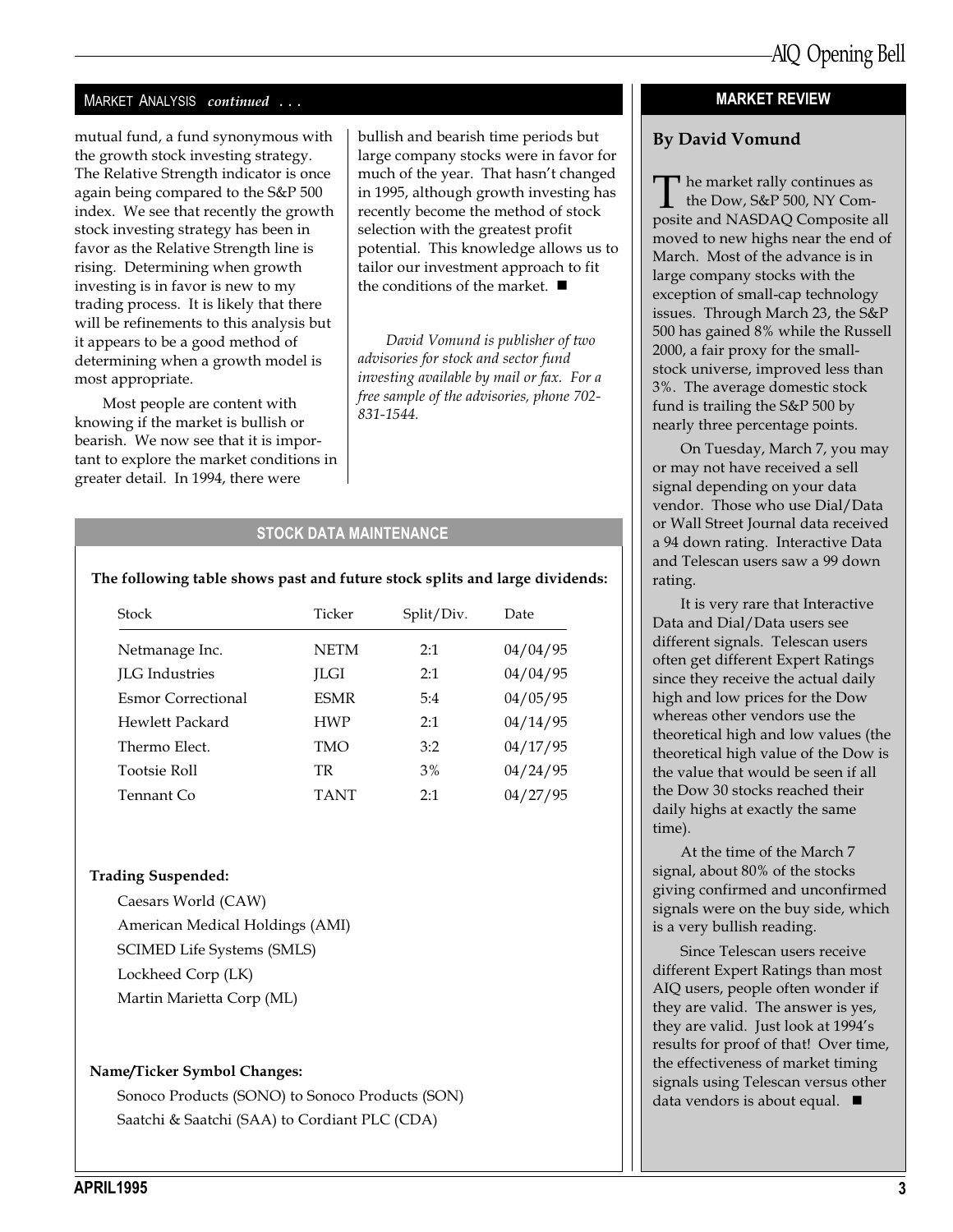#### STOCK ANALYSIS

## SYSTEM TESTING - PART II

ast month, we discussed how<br>important it is to have confi-<br>dence in the AIQ software -<br>confidence that we need for our overall important it is to have confidence in the AIQ software trading process. To help you build this confidence, we introduced a test of the system's effectiveness that used a 100% mechanical process for stock selection. The results were impressive. This month, we will expand on this study by including results from a similar analysis on the short side.

For our mechanical test, we studied the last three calendar years using a database of the 500 stocks that currently make up the S&P 500 index.

When an Expert Rating buy/sell signal of 95 or greater was registered for the overall market (confirmation was ignored) we ran the Weighted Action List report. Positions were taken in the top five stocks with buy/sell signals of 95 or greater and with a price of at least \$10. These stocks were held until the first market sell/buy signal at which time all positions were liquidated.

Table 1 and Table 2 show the results of each trade block for long and short positions -- Table 1 for the long side and Table 2 for the short side. The first two columns list the dates of the Expert Rating buy and sell signals. The third column lists the percent change in the S&P 500 index for each time period. To make this figure directly comparable to the results of the top Weighted Action List stocks, we are using the opening price for the S&P 500 the day after each Expert Rating signal (this was not the case in last month's study).

The fourth column lists the average percent change of the top five buy and sell rated stocks on AIQ's Weighted Action List. We are again using the opening prices the day after the market timing buy/sell signals in our calculation. Finally, the last column lists the stocks that were held for each time period.

We see that the average holding period for the long positions is 37 calendar days while the average holding period for the short positions is

| AIQ Performance Study 1992 through 1994<br><b>Long Side</b> |          |          |               |                           |  |  |  |  |
|-------------------------------------------------------------|----------|----------|---------------|---------------------------|--|--|--|--|
| Buy                                                         | Sell     |          |               |                           |  |  |  |  |
| Signal                                                      | Signal   | S&P 500  | <b>Stocks</b> | <b>Stock Holdings</b>     |  |  |  |  |
| Date                                                        | Date     | % Change | % Change      | (Ticker Symbols)          |  |  |  |  |
| 12/31/91                                                    | 02/24/92 | $-1.16$  | 6.13          | SHN, PRD, NT, SVU, VO     |  |  |  |  |
| 04/10/92                                                    | 05/15/92 | 1.44     | $-1.70$       | NEC, BKB, KBH, OCF, ONE   |  |  |  |  |
| 05/29/92                                                    | 06/05/92 | $-0.45$  | 0.35          | PBY, GD, VAT, DNF, CEN    |  |  |  |  |
| 06/22/92                                                    | 07/20/92 | 2.57     | 4.74          | MER, WHR, DJ, CMCSK, MD   |  |  |  |  |
| 07/27/92                                                    | 08/06/92 | 2.20     | 5.09          | BDK, KBH, VAT, DD, ROAD   |  |  |  |  |
| 08/14/92                                                    | 09/08/92 | $-1.30$  | $-1.36$       | MEL, IAD, PH, USBC, ROAD  |  |  |  |  |
| 09/10/92                                                    | 09/22/92 | $-0.67$  | 1.02          | NSM, MEL, FLT, OM, I      |  |  |  |  |
| 09/28/92                                                    | 12/14/92 | 3.89     | 8.86          | ENE, STI, IAD, TA, ONE    |  |  |  |  |
| 12/18/92                                                    | 01/07/93 | $-2.39$  | 0.96          | SFA, TA, U, MDR, JCP      |  |  |  |  |
| 01/12/93                                                    | 02/16/93 | 0.67     | 3.86          | CEN, I, MER, CL, PNC      |  |  |  |  |
| 07/06/93                                                    | 10/22/93 | 4.95     | 12.38         | PET, CMCSK, CHA, NSI, GAS |  |  |  |  |
| 12/17/93                                                    | 02/04/94 | 0.74     | 8.09          | AMD, UIS, FG, NSM, TWX    |  |  |  |  |
| 02/28/94                                                    | 03/24/94 | $-0.61$  | 5.8           | SFA, TEK, CMZ, AHM, MII   |  |  |  |  |
| 03/28/94                                                    | 06/20/94 | $-0.99$  | 2.45          | ML, ASN, KRB, NSC, PEL    |  |  |  |  |
| 06/27/94                                                    | 08/05/94 | 2.17     | 9.06          | MU, TCOMA, TWX, CBS, PH   |  |  |  |  |
| 08/23/94                                                    | 09/19/94 | 1.36     | 14.78         | HM, PDG, FRM, MIL, CNF    |  |  |  |  |
| 09/26/94                                                    | 09/29/94 | 0.31     | 0.59          | TDM, KR, MD, BDK, MAR     |  |  |  |  |
| 10/10/94                                                    | 10/20/94 | 1.67     | 4.03          | MYG, SFA, AL, MD, CSC     |  |  |  |  |
| 11/07/94                                                    | 12/30/94 | $-0.82$  | $-2.63$       | CCB, BYM, DGN, GWF, KBH   |  |  |  |  |
|                                                             | Average= | 0.72     | 4.34          |                           |  |  |  |  |

Average holding period=37 days Average outperformance per period=3.63%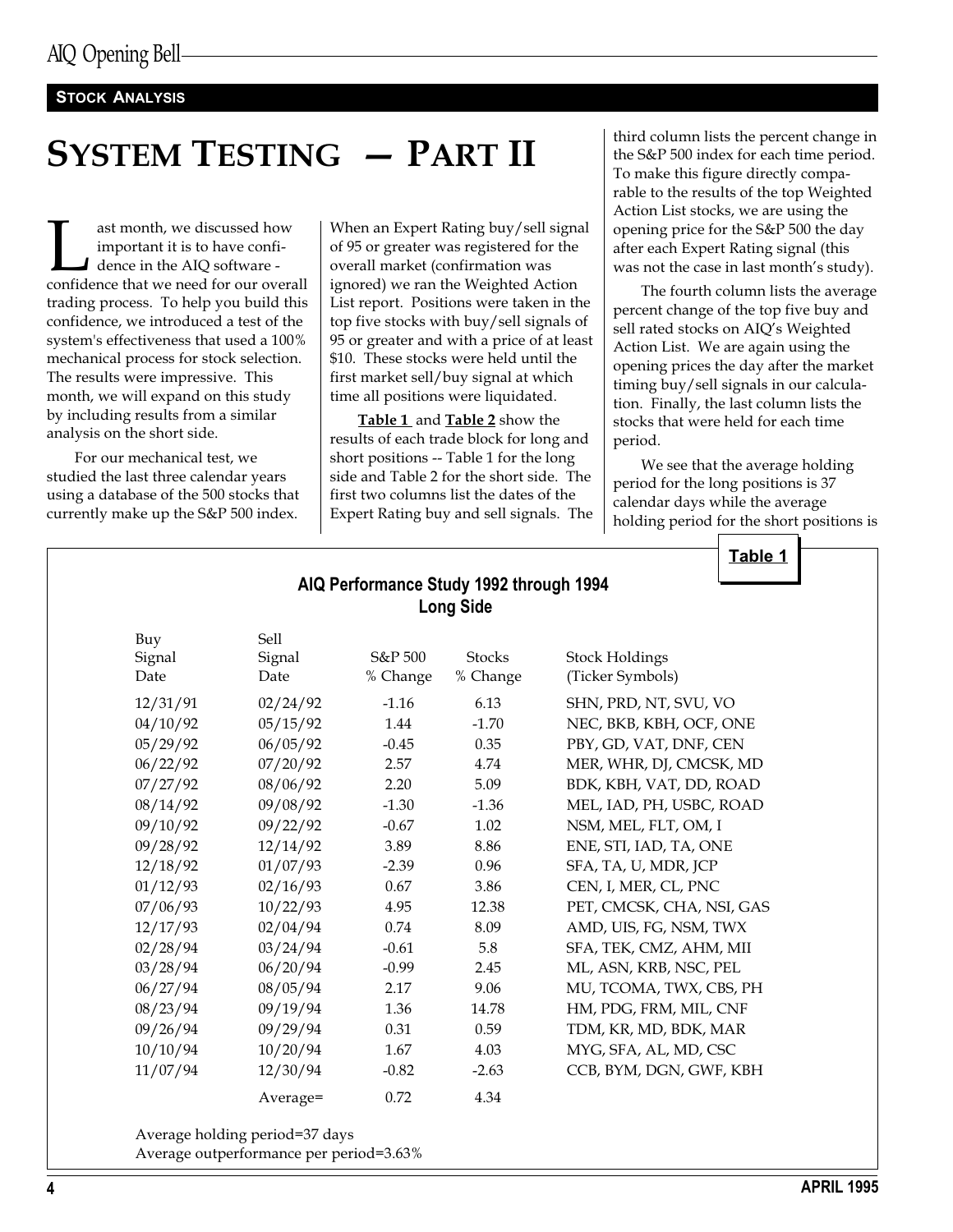#### STOCK ANALYSIS continued ...

22 days. The average percentage change in the S&P 500 for all buy signals is .72%. For sell signals, the S&P 500 fell on average 0.19%.

In comparison, purchasing the top five stocks on the Weighted Action List returned an average for all trades of 4.34% for the 37 day time period. Shorting the top five stocks during the bearish time periods returned a per trade average of 1.04% for each 22 day time period. These returns ignore commissions and slippage.

To measure the effectiveness of the individual stock Expert Ratings, we need to compare how the five stock holdings performed relative to the S&P 500 index. We see that, on the long side, the stock holdings outperformed the S&P 500 by an average of 3.63% (4.34% vs. 0.72%) for the bullish time

periods. The short positions outperformed the S&P 500 by an average of 0.85% (1.04% vs. 0.19%).

As explained last month, the current knowledge base for StockExpert and TradingExpert was released before the start of the time period for this test. Obviously, system backfitting could not have impacted results.

The time period under study was an unusually slow one for the market. The degree of outperformance using AIQ's Expert Ratings becomes even more significant considering the S&P 500 (excluding dividends) rose only a little over 10% during this three year time period. In the same period, a purely mechanical process combining AIQ market timing with AIQ stock timing would have returned over 80% before commissions but without compounding (i.e., investments are not increased as portfolio increases in value).

It's also impressive to know that the system outperformed on both the long and short side. However, performance results were best on the long side as the average stock rose 4.34% in only a 37 day time period.

Our confidence in AIQ's ability to call market and stock movements is reinforced.  $\blacksquare$  D.V.

#### CORRECTION:

In the March, 1995 issue, Table 1 incorrectly listed the percent change for the S&P 500 between 01/12/93 and 02/16/93. The correct figure is 0.67%.

Table 2

|                        |                       |                     | AIQ Performance Study 1992 through 1994<br><b>Short Side</b> |                                           |
|------------------------|-----------------------|---------------------|--------------------------------------------------------------|-------------------------------------------|
| Sell<br>Signal<br>Date | Buy<br>Signal<br>Date | S&P 500<br>% Change | <b>Stocks</b><br>% Change                                    | <b>Stock Holdings</b><br>(Ticker Symbols) |
| 02/24/92               | 04/10/92              | $-1.94$             | $-9.90$                                                      | NSM, PDG, ROK, MCIC, U                    |
| 05/15/92               | 05/29/92              | 1.27                | 2.14                                                         | GWF, ORX, I, TWX, CMCSK                   |
| 06/05/92               | 06/22/92              | $-2.44$             | $-1.57$                                                      | ORX, PRD, FFB, MCD, LLX                   |
| 07/20/92               | 07/27/92              | $-0.53$             | $-1.21$                                                      | BKB, JH, AXP, TWX, GWF                    |
| 08/06/92               | 08/14/92              | $-0.17$             | $-3.20$                                                      | CYM, SB, GWF, HP, UK                      |
| 09/08/92               | 09/10/92              | 1.33                | 1.46                                                         | PRD, ROK, TX, LLX, TKR                    |
| 09/22/92               | 09/28/92              | $-0.13$             | $-1.49$                                                      | CPQ, ORX, AXP, ROK, AA                    |
| 12/14/92               | 12/18/92              | 1.95                | 3.36                                                         | DGN, SNC, FLT, CPQ, CNF                   |
| 01/07/93               | 01/12/93              | 0.07                | 0.64                                                         | DIGI, HP, AXP, UCL, MCIC                  |
| 02/16/93               | 07/06/93              | 1.72                | 4.77                                                         | N, ITT, LLX, TA, CI                       |
| 10/22/93               | 12/17/93              | 0.67                | $-4.97$                                                      | DGN, E, SLB, FWC, APD                     |
| 02/04/94               | 02/28/94              | $-0.56$             | $-3.02$                                                      | JR, INGR, N, RLM, TEK                     |
| 03/24/94               | 03/28/94              | $-0.93$             | $-2.71$                                                      | TDM, AZA, NSM, AMD, NBD                   |
| 06/20/94               | 06/27/94              | $-1.78$             | $-2.94$                                                      | TDM, AZA, BDK, SFA, OXY                   |
| 08/05/94               | 08/23/94              | 1.63                | $-0.09$                                                      | PZS, GWF, FBO, NBD, OG                    |
| 09/19/94               | 09/26/94              | $-2.13$             | 0.80                                                         | BHI, K, HNZ, WTHG, BA                     |
| 09/29/94               | 10/10/94              | $-0.70$             | $-1.05$                                                      | STO, BMET, LLY, MRO, PZS                  |
| 10/20/94               | 11/07/94              | $-0.77$             | 0.32                                                         | BHI, NOC, LLX, DGN, HOU                   |
|                        | Average=              | $-0.19$             | $-1.04$                                                      |                                           |

Average holding period=22 days

Average outperformance per period=0.85%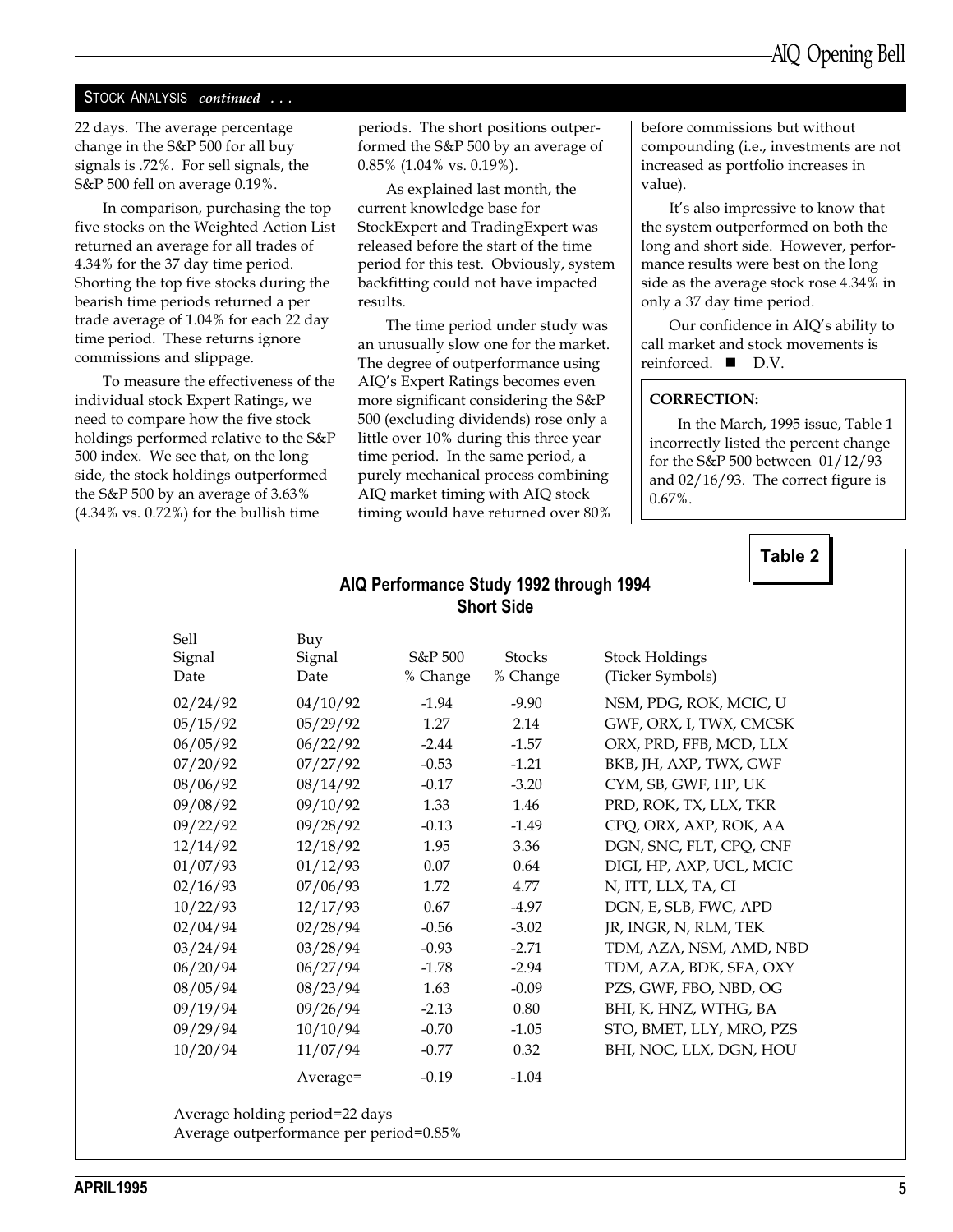### GROUP OF THE MONTH

## GROUP 3674A SEMICONDUCTORS & RELATED

By David Vomund

**O** ne of the strongest groups this<br>year is Semiconductors. We<br>1993, but the components have year is Semiconductors. We featured this group back in 1993, but the components have changed so it's time for an update. The AIQ Pyramid industry group structure contains groups whose stocks are highly correlated to their industry group indexes. We began with the Dow Jones Semiconductors & Related group and used AIQ's MatchMaker to test the correlations of the stocks within the industry group, keeping those stocks that are highly correlated to the industry group index. When all the stocks within the group show a high correlation to the group index, the index then becomes a better representation of the activity of the underlying issues.

AIQ's MatchMaker also found stocks that were highly correlated to the index but that were not a part of the Dow Jones industry group structure. As a result, Texas Instruments and Micron Technology were added to the Semiconductor group. The final group has eight stocks, all with coefficient readings greater than 500 (1000 is

|  | Group 3674A |
|--|-------------|
|  |             |

AIQ MatchMaker Weekly Analysis 03/17/94 - 03/17/95

| $C$ oef | Tic.        | Stock                    |
|---------|-------------|--------------------------|
| 852     | <b>TXN</b>  | <b>Texas Instruments</b> |
| 823     | МU          | Micron Technology        |
| 811     | AMAT        | <b>Applied Materials</b> |
| 703     | <b>NSM</b>  | National Semiconductor   |
| 672     | <b>INTC</b> | Intel Corp.              |
| 634     | AMD         | Advanced Micro Devices   |
| 511     | <b>MOT</b>  | Motorola                 |
| 508     | ADI         | <b>Analog Devices</b>    |
|         |             |                          |

perfect correlation).

Table 3 lists the stocks in the group along with each stock's coefficient reading.

In the Group of the Month article in September 1994, we discussed how to use the Group/Sector report to find groups that are in or are near a bottoming phase. This time, we'll gear our analysis to people who like to buy into

|               | AIQ TradingExpert<br>Daily Group Analysis Report for 02/14/95         |     |              |                |                   |                         |     |      | <u>Figure 3</u>     |     |     |
|---------------|-----------------------------------------------------------------------|-----|--------------|----------------|-------------------|-------------------------|-----|------|---------------------|-----|-----|
|               | ER GE 90<br>10 Days since Expert Rating<br>Score $91+9-$<br>Delta     |     | 33+ 66-      |                | Ave Delta $22+9-$ |                         |     |      |                     |     |     |
|               |                                                                       | ТS  |              |                |                   |                         |     |      |                     |     |     |
| Symbol T Name |                                                                       |     | DTS num      |                |                   | er.                     |     |      | up% dn% mdo dmi mfo |     |     |
|               | 7000A G Lodging                                                       | 100 | з            | зΙ             | 59                | 11                      | 33  |      | 66 100              | 66  | 66  |
|               | 5092A G Recreation, Toys                                              | 100 | ø            | $\mathbf{z}$   | 59                | 11                      | 50  |      | 50 100              | 100 | 100 |
|               | 3221A G Containers & Packaging                                        | 100 | ø            | $\mathsf{z}$   | 59                | 11                      | 100 | ø    | 100                 | 50  | 100 |
|               | 3674A G Semiconductor & Related                                       | 100 | ø            | 8I             | 59                | 11                      | 37  | 62I  | 100                 | 75  | 50  |
|               | 4511A G Airlines                                                      | 100 | з            | $\overline{4}$ | 59                | 11                      | 25  |      | 25 I 100            | 75  | 50  |
|               | 7810A G Recreation, Entertainment                                     | 100 | Ø            | $\mathbf{z}$   | 59                | 11                      | ø   | 50 I | ø                   | ø   | 100 |
|               | 3711A G Automobile, Manufacturing                                     | 99  | 33           | $\mathbf{a}$   | 77                | 4                       | 66  | ø    | 100                 | 100 | 100 |
|               | 8050A G Medical & Biotechnology                                       | 99  | (1)          | $\overline{4}$ | 7                 | 67                      | 25  | 75I  | 25                  | ø   | 100 |
|               | 3630A G Home Furnishings & Applianc                                   | 99  | (1)          | з              | 59                | 11                      | Ñ.  | 661  | ø                   | 33  | 66  |
|               | 2710A G Media, Publishing                                             | 99  | Ø            | 51             | 59                | 11                      | 60  | 20   | 80                  | 80  | 40  |
|               | 4830A G Media-Broadcasting                                            | 99  | (1)          | $\overline{4}$ | 59                | 11                      | Й   | 100  | 75                  | 75  | 25  |
|               | 6021A G Banks, Money Center                                           | 99  | ø            | 6I             | 59                | 11                      | 16  | 16   | Й                   | 16  | 16  |
|               | 3571A G Computers & Information                                       | 99  | 20           | 6              | 76                | 5                       | 50  | ø    | 83                  | 100 | 66  |
|               | 2600A G Paper & Forest Products                                       | 99  | 10           | 11             | 87                | $\overline{\mathbf{4}}$ | 18  | 18I  | 81                  | 72  | 54  |
|               | 2844A G Cosmetics & Personal Care                                     | 99  | ø            | $\overline{z}$ | 7                 | 67                      | Ø   | 100  | ø                   | 50  | 50  |
|               | 7399A G Industrial & Commercial Sus                                   | 98  | $\mathbf{1}$ | $\overline{4}$ | 50                | 21                      | 25  | 25I  | 50                  | 50  | 75  |
|               | 3721A G Aerospace & Defense                                           | 98  | ø            | $\overline{4}$ | 59                | 11                      | 25  | 50   | 25                  | 25  | 75  |
|               | Press PgDn to view. P to print. G to generate report, or ESC to exit. |     |              |                |                   |                         |     |      |                     |     |     |

strength, hoping to ride the stock higher. For the trend follower, buying at or near the low is not important. This person will make heavy use of AIQ's weekly charting capabilities, searching for groups that are in nice uptrends but are not overextended.

Table 3

People who like to buy into strength were tipped off to the attractive Semiconductor group by two methods---chart analysis and use of the Daily Group Report.

One can use AIO's Explore feature to quickly examine the chart patterns on sectors and industry groups. The method we prefer, however, is to use the Daily Group Report and then simply examine those groups that are near the top of the report. This saves time because the groups near the bottom of the report can be ignored.

**Figure 3** shows the Daily Group Report for February 14. A person interested in buying into a trend will start at the top of the report and look for attractive situations. Most of the chart analysis is done on the weekly

Group of the Month continued on page 7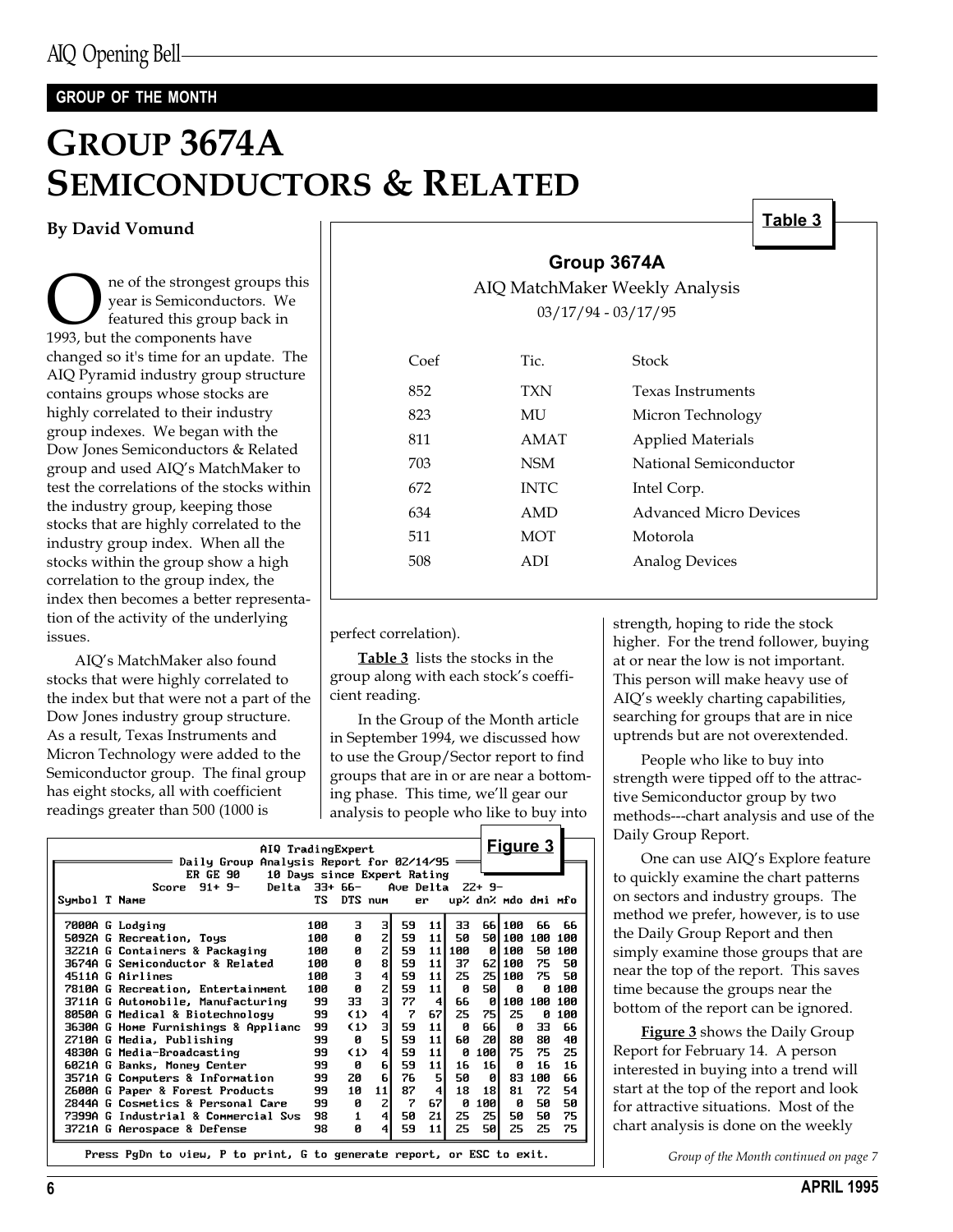### TOOLS OF THE TRADE

### MULTIPLE INDICATOR ANALYSIS

In the Tools of the Trade section<br>this newsletter, we pick an indic<br>tor and give insights as to its<br>interpretation. We often discuss the n the Tools of the Trade section of this newsletter, we pick an indicator and give insights as to its type of market environment, trending or non-trending, under which the indicator works best. While our focus each month is primarily on one indicator, several indicators should be used to increase the reliability of each indicator's buy and sell signals.

Before we discuss multiple indicator analysis, let's briefly review one of the indicators we will focus on---the stochastic. Overbought/oversold indicators, such as the stochastic and RSI, work best in non-trending market environments. They can also be used in trending markets but are only reliable when the signal is in the

Figure 6 1054 Elec-Semiconductors 03/24/95 Chg Clos' 5.41  $6.88$ Chg Open  $\dagger$ Chg High<sup>1</sup> 5.54 7.94 Chg Low UTB x 108.07 106.62 Close % 96.18  $\begin{picture}(100,100) \put(0,0){\line(1,0){10}} \put(10,0){\line(1,0){10}} \put(10,0){\line(1,0){10}} \put(10,0){\line(1,0){10}} \put(10,0){\line(1,0){10}} \put(10,0){\line(1,0){10}} \put(10,0){\line(1,0){10}} \put(10,0){\line(1,0){10}} \put(10,0){\line(1,0){10}} \put(10,0){\line(1,0){10}} \put(10,0){\line(1,0){10}} \put(10,0){\line$ LTB %  $MD$   $0sc$ 0.35 aal  $ADX/R$ 68.84  $MF$  Osc 3.66  $AcmDis$ 1049.36 **OBU** 1297.13 H  $N-U<sub>0</sub>$ ] 132.39 **RSI** 67.61 Vol0sc  $7.90$ 15.59 UPTrnd  $SptVol$ 4.32 B-Band 20.08 Stoc 88.57 SPX 500.97  $ELC-I$ 0.00 Trend: strong up ER 59  $11$ 

direction of the trend. To clarify this, let's look at **Figure 6**, which is a chart of the Electronic-Semiconductors industry group from a 1700 stock database. This group staged a nice advance even

Tools of the Trade continued on page 8





charts, which give a clearer picture of the overall trend. Out of all the groups, the Semiconductor group was fourth from the top.

Examining the weekly chart of the Semiconductor group (Figure 4), we can see why it was the most attractive. The Semiconductors & Related group had just broken above a right triangle formation (this formation was described in the December 1994 Opening Bell). The group was in a nice uptrend and had just broken resistance.

At that time, one could have used the dart throwing method of picking Semiconductor stocks and have done well. The stock that we found the most attractive was Intel Corp (INTC). Figure 5 shows that Intel also has an attractive weekly chart pattern, in that it had just broken above its resistance trendline.

For the person interested in buying high and selling higher, a combination of the Group Analysis Report and the weekly chart readings make for a quick and easy method of stock selection.  $\blacksquare$